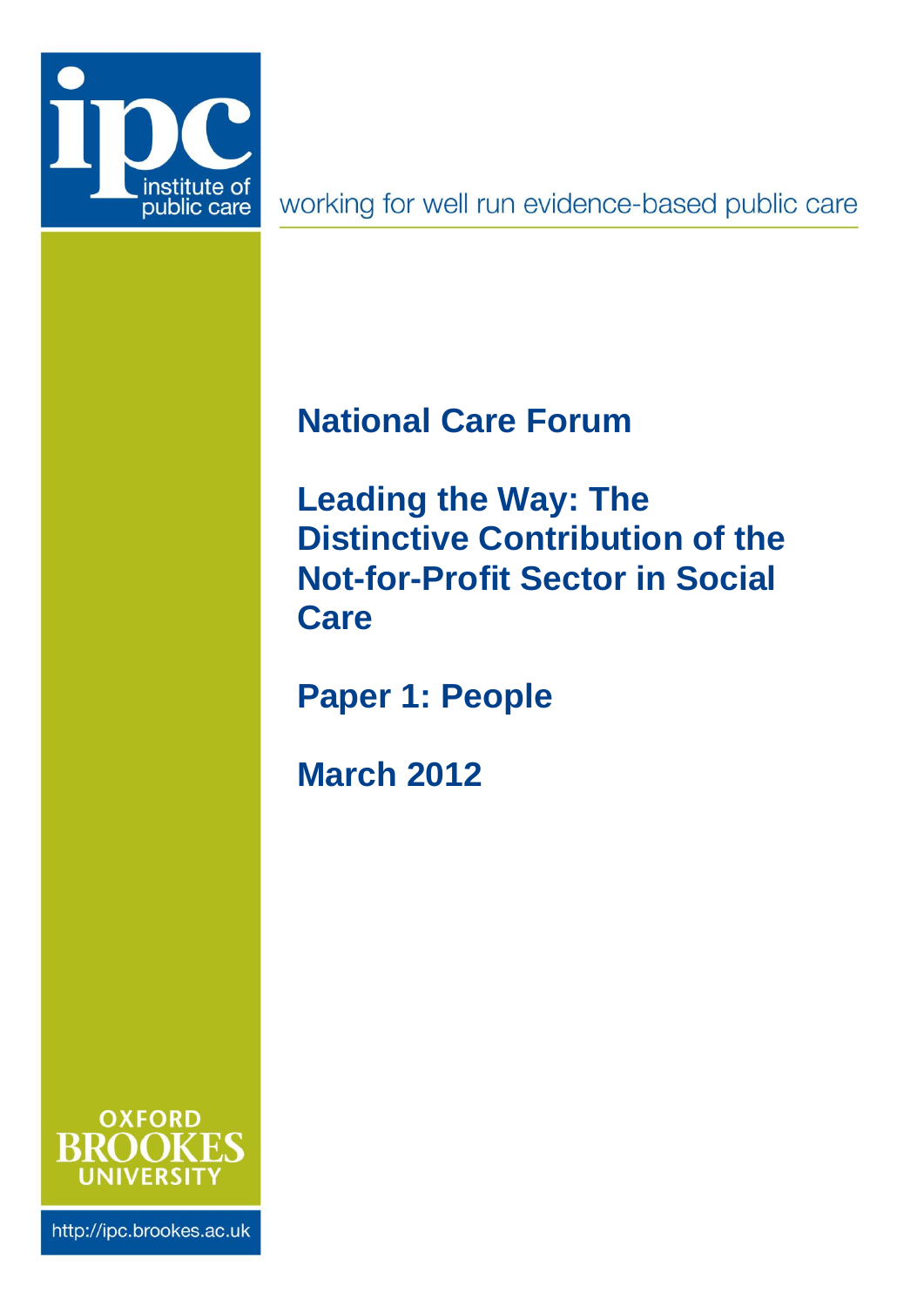### **[National Care Forum](#page-0-0)**

## **[Leading the Way: The Distinctive](#page-0-1)  [Contribution of the Not-for-Profit](#page-0-1)  [Sector in Social Care](#page-0-1)**

## **Paper 1: People**

#### **1 Introduction**

The Institute of Public Care, Oxford Brookes University (IPC) has been commissioned by the National Care Forum (NCF) to produce a series of three papers which provide an overview and practical examples from NCF members of the distinctive contribution made by the not- for-profit sector to social care. The three papers cover:

- **People: not-for-profit organisations as good employers.**
- **Innovation: not-for-profit organisations as deliverers of innovative and** creative new forms of care.
- Value: not-for-profit organisations as providers of added value and social capital.

This first paper focuses on the distinctive contribution that the sector makes to employment practice, and why it is such an attractive sector within which to work.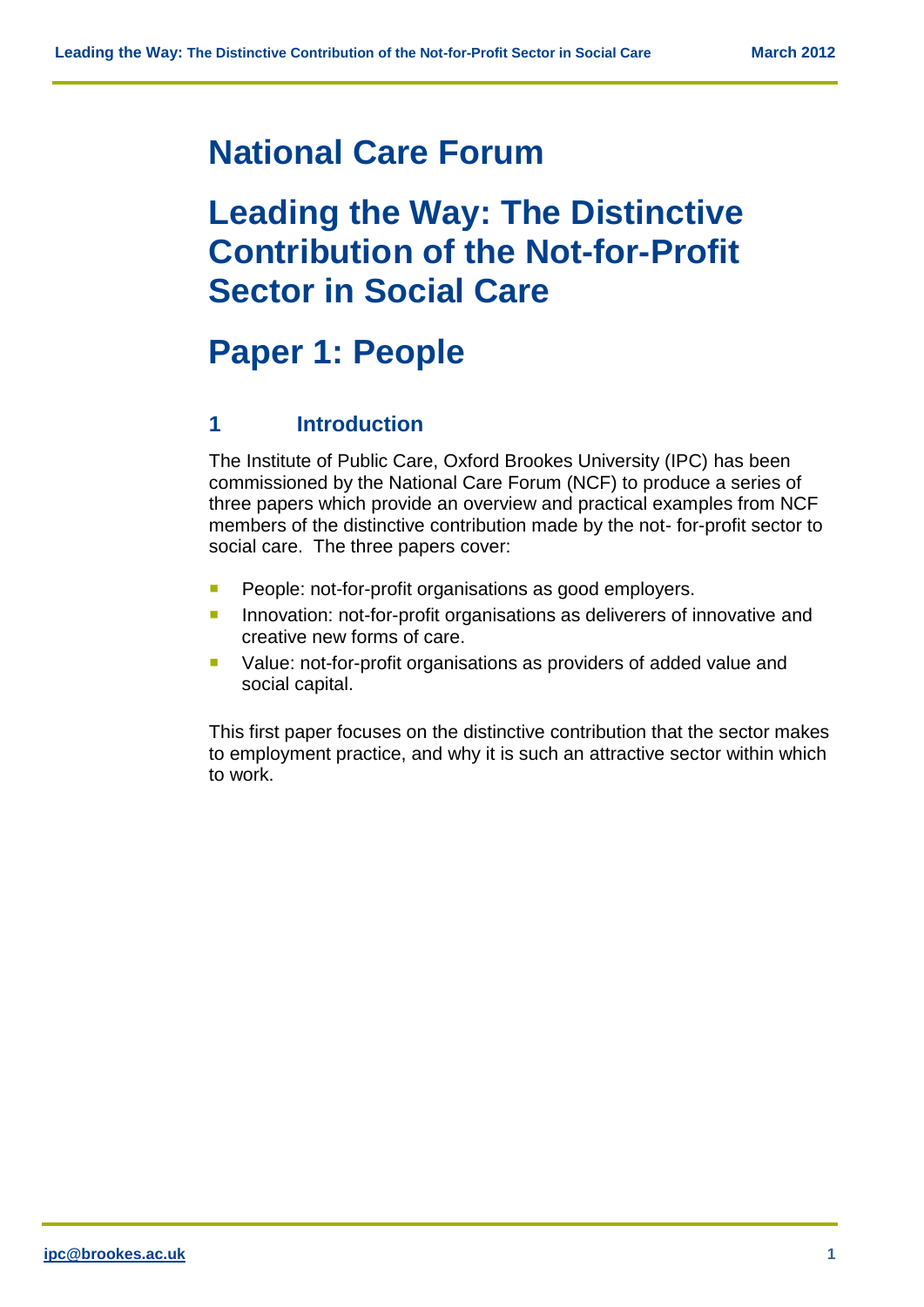### **[National Care Forum](#page-0-0)**

## **Leading the Way: The Distinctive Contribution of the Not-for-Profit Sector in Social Care**

## **Paper 1: People**

#### **1 Introduction**

This is one of three related papers which explore the distinctive contribution which the not-for-profit sector makes to social care. It explores the importance of an effective and committed workforce in delivering good quality care, and shows how the not-for-profit sector is leading the way in developing sustainable policy and best practice.

The social care workforce is tremendously important. In its' national workforce strategy Skills for Care said that *'There are an estimated 1.75 million paid jobs in adult social care in England.'* Of this, it estimated that over 70% involved providing direct care and support, and that over twothirds of all jobs were in the independent sector.  $1$  The increase in life expectancy, particularly of people with disabilities, and the associated growth in age-related illness and disability (such as dementia and other long-term conditions) are stimulating greater demand for social care, and this is likely to continue for the foreseeable future, requiring a larger and more effective workforce.

The Government recognises this, viewing the workforce as a key part of its future vision for adult social care. It wants to see *'...a workforce who can provide care and support with skill, compassion and imagination, and who are given the freedom and support to do so.'* 2

There are some major challenges. Funding for care has to be addressed and the Government needs to respond to the recommendations of the Dilnot Commission. Questions about the capacity and quality of the residential care market have been raised following the financial problems of the private sector Southern Cross in 2011 which left 35,000 residents

 $\frac{1}{2}$ 

<sup>&</sup>lt;sup>1</sup> Skills for Care (May 2011): Capable, Confident, Skilled, A Workforce Development **Strategy** 

 $2$  Department of Health (November 2010): A Vision for Adult Social Care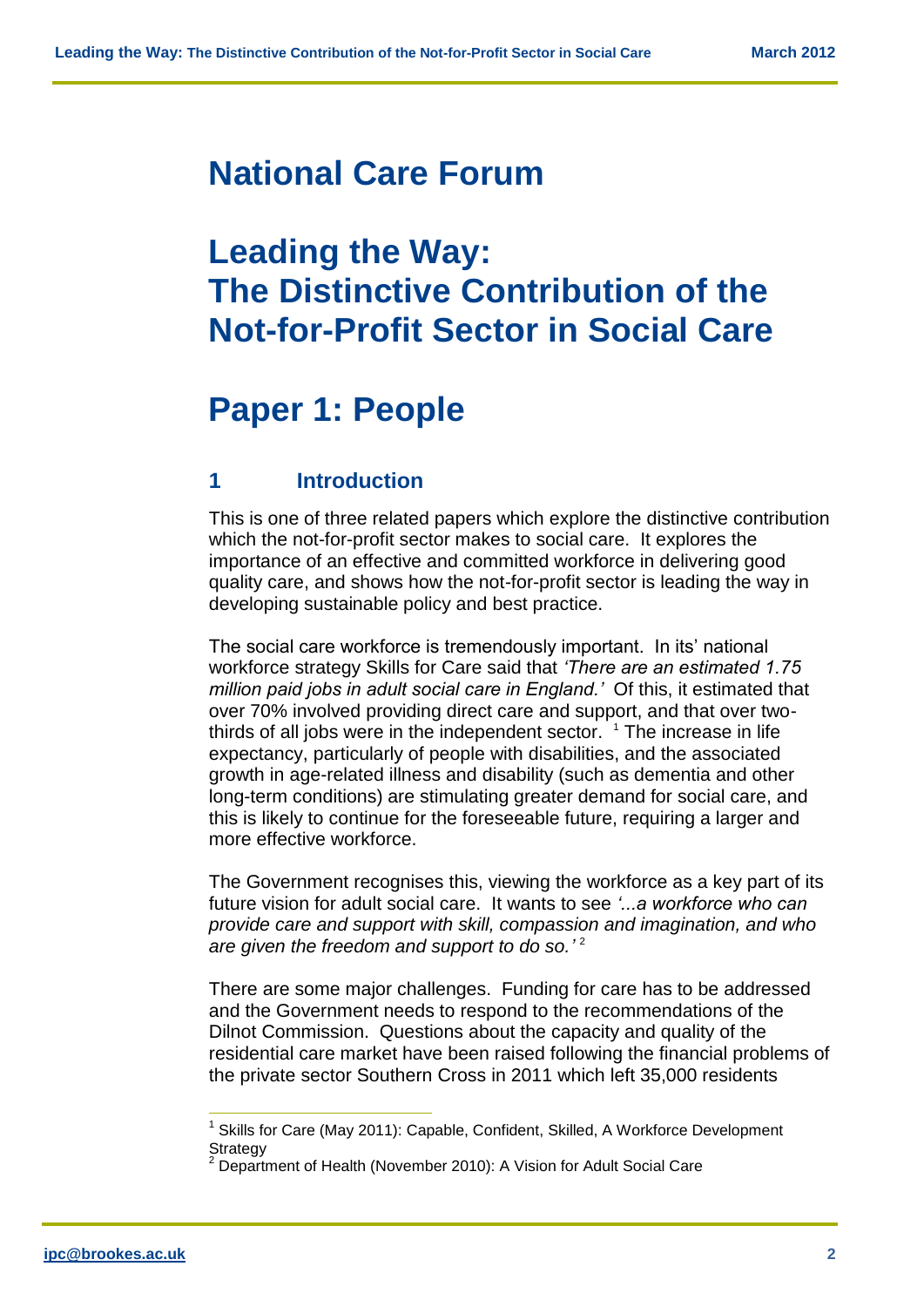across the country uncertain about continuing places in their care homes. Deep questions need to be asked about the quality of care that people should be entitled to, and what kind of organisations are best placed to ensure that those employed in the sector are able to provide that care.

This paper does not claim that the talent and commitment needed from the social care workforce can only thrive within not –for- profit structures. It does argue, however, that an ongoing commitment to supporting staff is a fundamental characteristic of the not-for-profit sector, and that this helps to ensure that the sector is able to remain at the leading edge of innovative workforce policy and good practice - particularly at a time of great change and financial pressures.

#### **2 Why do People Want to Work in the Not-for-Profit Sector?**

The not-for-profit sector workforce has been growing. Surveys undertaken in 2007 by Workforce Hub and  $NCVO<sup>3</sup>$  have revealed a significant growth in the workforce in the previous decade, and at a higher rate than the public and private sectors. There are other changes too:

- **Increased professionalisation of the sector One-third of employees** (33%) had a degree or equivalent qualification. Between 1996 and 2005 this had increased by 43%.
- A more female workforce Over two-thirds of the workforce was female (69%), similar to the public sector (64%) but much higher than the private sector (40%).
- A higher proportion of part-time workers Part-time employees accounted for 39% of voluntary and community sector employment higher than in the public and private sectors (29% and 23% respectively).
- A higher proportion of disabled staff Nearly one in five people (18%) working in the sector had a disability, higher than the public (14%) and private sectors (13%).

These characteristics are borne out by the National Care Forum's own annual surveys of staffing within its membership, which also noted some other strengths of the sectors workforce. <sup>4</sup> The 2011 survey covered 48,037 staff from a wide range of member not-for-profit organisations. It showed a continuing rise in the rate of qualification of staff with over 65% of care staff qualified to NVQ 2 and almost 85% of managers achieving NVQ 4 level. The survey also showed a broad spread of ages, but with a strong emphasis on the employment of mature workers, with over 43% of staff aged over 46 years, and less than 16% aged under 25 years.

 $\overline{a}$ 

 $3$  NCVO (2008) UK Workforce Hub

<sup>&</sup>lt;sup>4</sup> National Care Forum (2011) Workforce Statistics Survey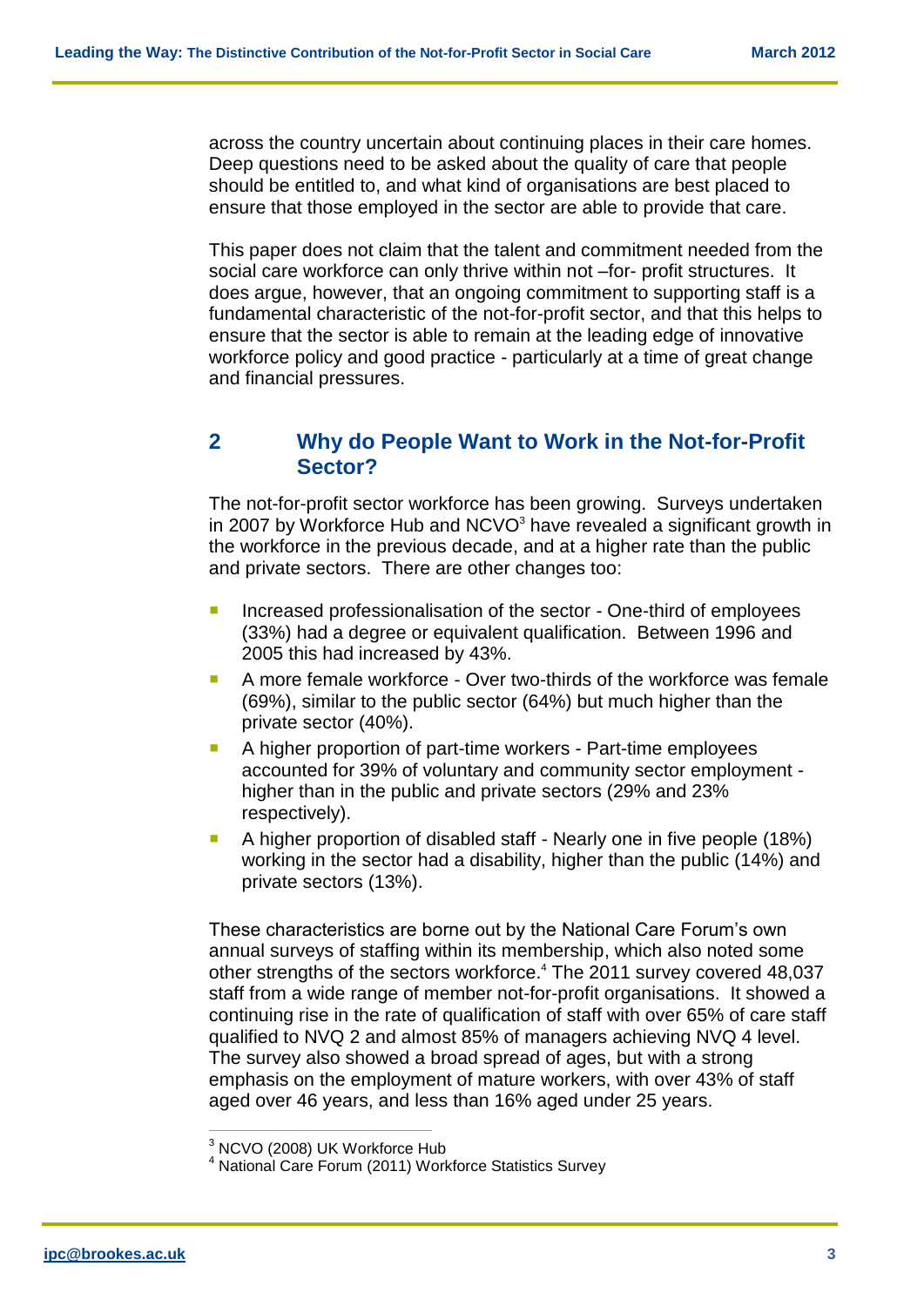The study also showed a marked recent improvement in staff retention in the sector sector, with an increase to 20% of staff with more than 5 years of experience. It showed that people are staying with not-for-profit employers - the proportion of those leaving because of 'competition from other employers' had reduced from 8% in 2010 to 2.6% in 2011. This may be influenced by current economic conditions, but we think that in the long term the people that are needed to deliver good quality social care will be attracted to a sector which provides sustainable jobs and offers real development opportunities to the whole workforce, including those who are older and who have disabilities.

What is so attractive about the not-for-profit sector? We all want to work for organisations which offer a fair reward and make us feel proud about the work that we do. We think that many people working in social care recognise that not-for-profit organisations are able to offer this because:

- They have strong governance arrangements based on clearly stated social principles and values, and they re-invest surpluses to enhance and improve services.
- **They are committed to creative and flexible employment, recruitment** and retention practices which offer the best opportunities for employees to develop their skills and make a good quality contribution to the wellbeing and care of those they support.
- They share best practice in infrastructure and information sharing organisations, of which NCF is a leading example.

Below we explore why these qualities are important and, through examples, show how not-for-profit organisations are leading the way in employment practice.

#### **3 Governance Which Promotes Long-term Investment in Quality Care**

There are three characteristics of the not-for-profit sector which make it particularly appropriate for social care:

- Despite the technical differences between different legal entities, all notfor-profit organisations share the requirement to use any surpluses to the advantage of the organisations objectives. This encourages a genuine long-term commitment to social care, and helps to avoid the dangers of disinvestment or asset stripping experienced in other sectors.
- **Similarly, and particularly with registered charities, members of** governing bodies do not benefit financially from the activities of the organisation. By providing opportunities for people to serve in this way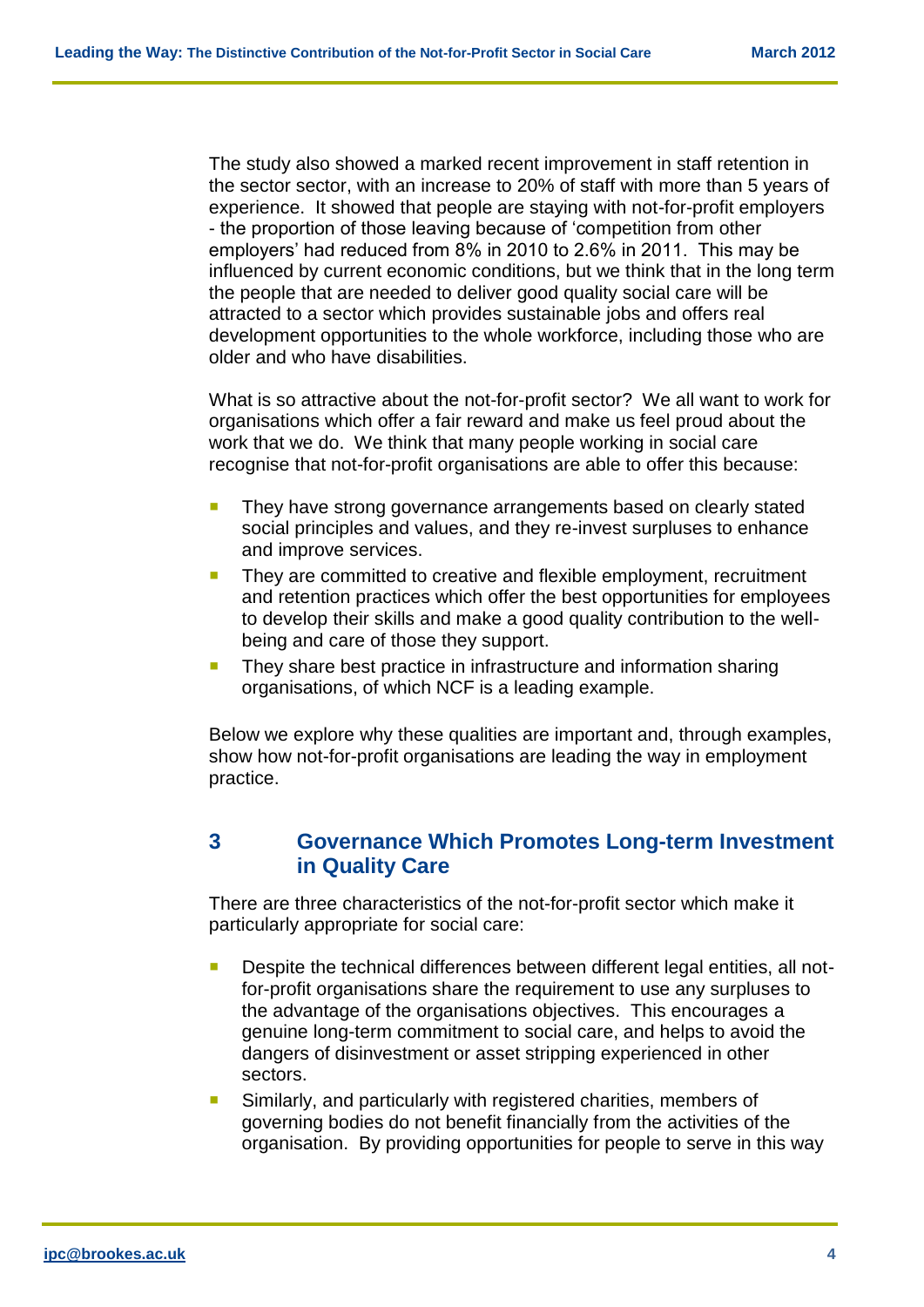organisations enhance social capital, and gain access to experienced and knowledgeable expertise often missing from other sectors.

**Most not-for-profit organisations have to comply with strict audit and** reporting responsibilities. The Charity Commission has a strong commitment to ensuring that charities remain viable and sustainable. Members of Boards generally take this responsibility extremely seriously, and the result is a preponderance of organisations which are well-run, transparent and open to public scrutiny.

As we shall see through examples, this form of governance creates a culture in the sector which encourages organisations to uphold strong developmental values in their recruitment and retention of staff; use their flexibility to offer employment conditions designed to enhance the quality of care; and see employment practice as part of a long-term investment in care practice and service quality.

From chief executive to care worker, the governance arrangements of the not-for -profit sector promote a culture of long term investment in good quality care practice and continuing improvement.

#### **4 Developing the Care Career Path**

The Orders of St John Care Trust (OSJCT) operates 73 care homes in Oxfordshire, Wiltshire, Gloucestershire and Lincolnshire. OSJCT delivers care to elderly people of any background irrespective of race or religion in Nursing Home, Residential and Extra Care settings and employs 3,700 staff.

OSJCT believes strongly in a direct link between training investment, service quality and good staff retention. Accordingly it maintains a high commitment to staff training and development, with 4 Regional Training Managers, a Head of Qualifications and a QCF Centre with Assessors from within the organisation.

With a very high proportion of care staff trained to at least NVQ level 2, OSJCT regards formal qualification as crucial to quality as well as staff recognition and confidence.

As Paul Simons, head of training says, this approach to qualifications applies to all jobs within OSJCT and not just to care staff, and they have been successful in finding an appropriate NVQ or equivalent qualification for almost every member of staff.

OSJCT believes that many of its staff will continue to offer high quality service over many years if they are able to progress their careers with them, rather than having to move to seek advancement. It is very committed to the development of a supported career path for staff with leadership and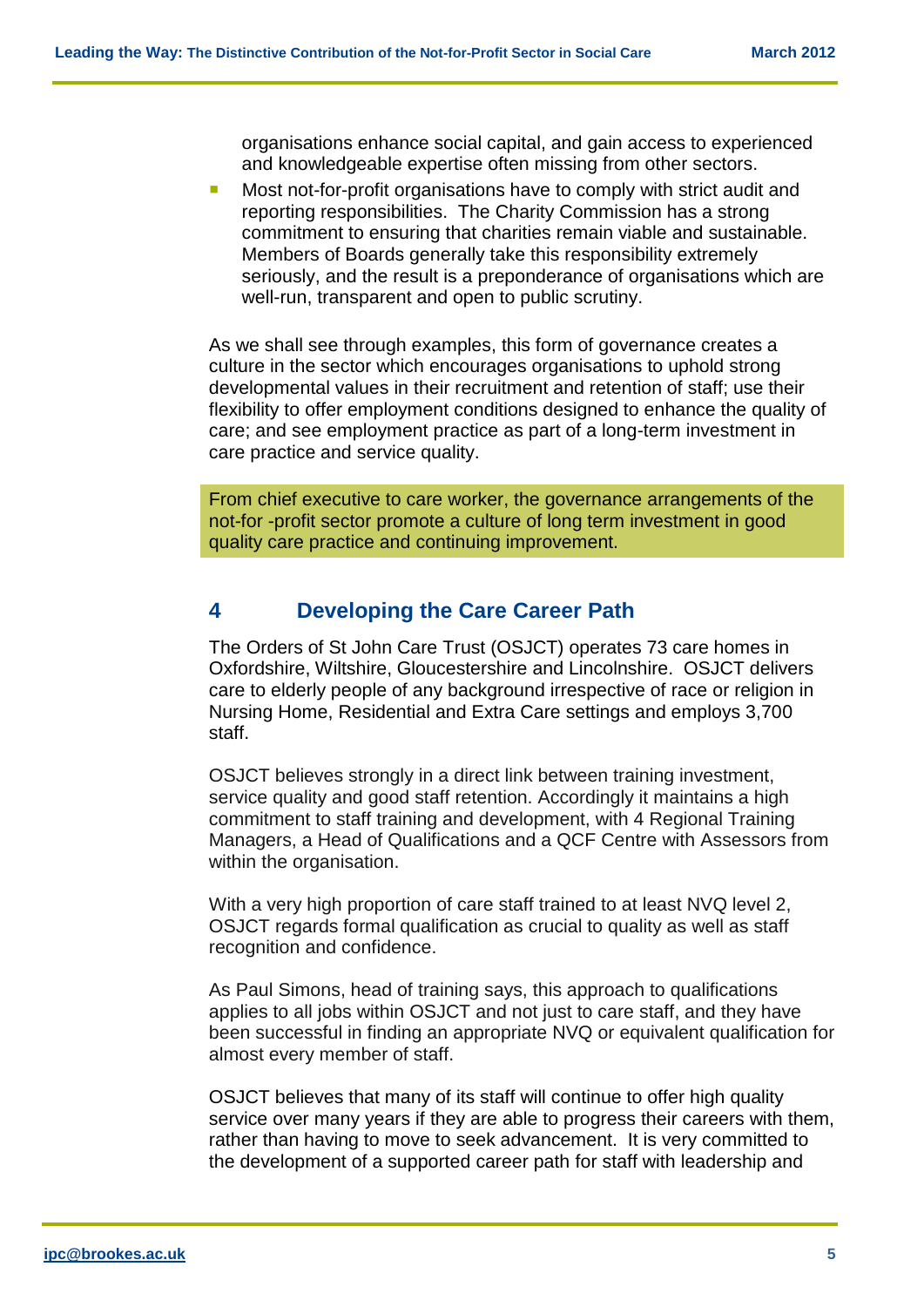management potential. It operates three levels of leadership training:

- **A** 'Leaders of the Future' programme aimed at those identified early in their career with OSJCT.
- A Trainee Manager programme as a next stage for those who have gained supervisory experience.
- An ongoing leadership programme for all Managers.

The rationale for this overall approach is the belief that there are leaders at many different levels in OSJCT, that they need to set the tone of the organisation and that they are central to good quality performance and care. Many people who work in the care sector have a deep seated long-term commitment to care. Not-for-profit organisations such as OSJCT which share this commitment can help staff to develop their contribution, and to pass on their knowledge and experience to other throughout the course of their career.

Not–for-profit employers are taking a career – long perspective, encouraging the retention and development of good carers, good managers and good leaders for the future.

#### **5 Focused Training in the Workplace**

First founded as the Royal Surgical Aid Society in 1862, AgeCare now owns and operates four care homes in the Midlands and south of England, caring for some 200 older people, and providing dementia, nursing, residential and day care services.

In 2008 AgeCare decided to renew its investment in staff development. Staff Development Manager, Paula Craen reviewed the agency's approach and decided that there was a need for a more systematic, work-place focused approach based on competencies and a consistent scheme of assessment.

A programme was developed to deliver core statutory training, delivered through planned Focus Weeks for each care home. This enables training to be concentrated in an individualized and cost effective way. All members of staff are able to take part, with individual time slots, and with minimum impact on service continuity. Each care home has a Staff Development Facilitator, and the training sessions are backed up by Activity Books, with each member of staff expected to complete them to support their learning. Key training messages are reinforced by displays, posters and booklets.

The AgeCare training model is closely linked to evidence on performancestaff members are involved in performance assessment, and accident and incident reports are linked in to the process. The scheme also connects to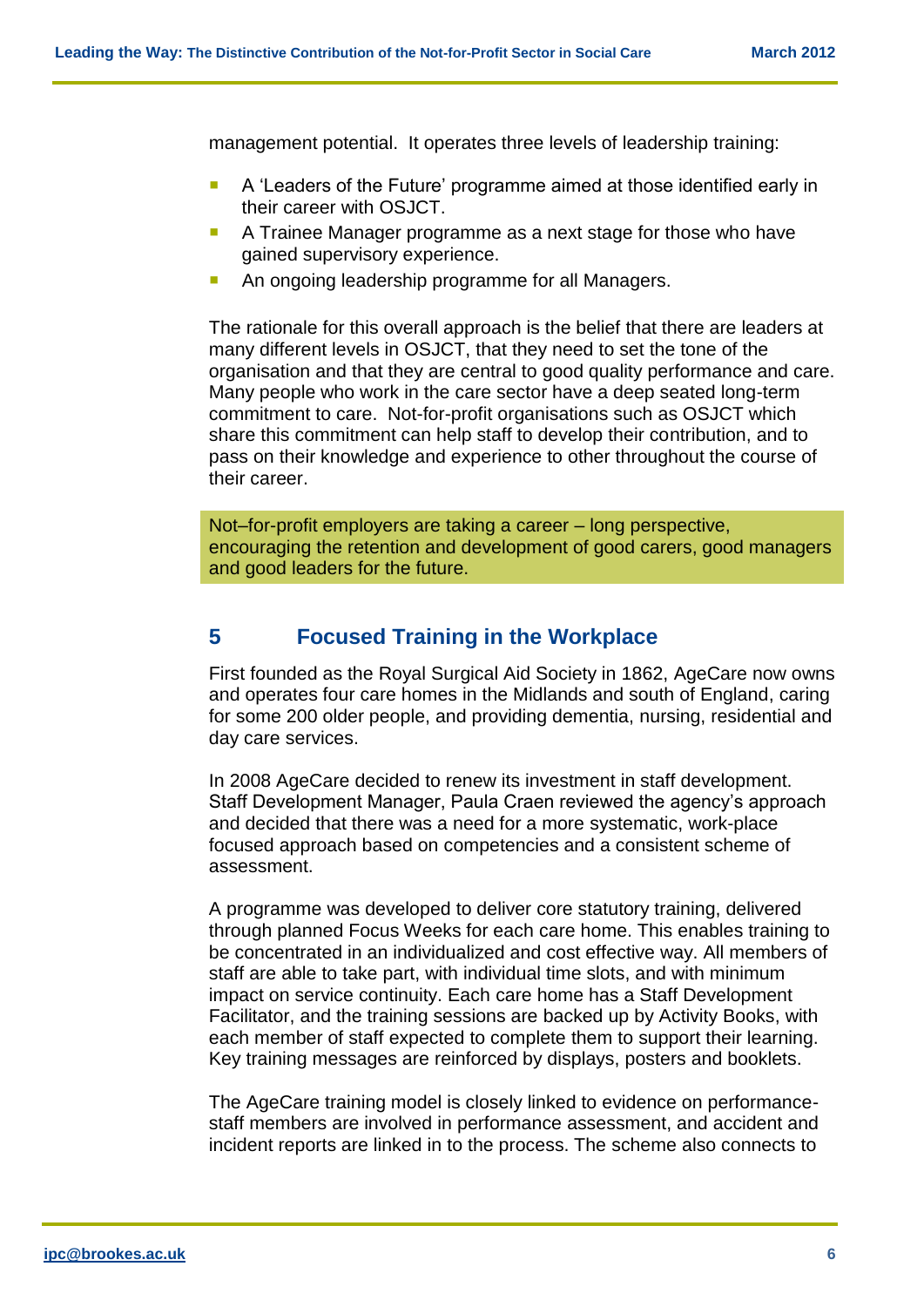the agency's systems of appraisal and clinical governance. Following the successful introduction of core statutory training the development of competencies and focused training has spread to include a wide range of practice issues, including food hygiene, Fire Warden work and medication.

External inspectors have recognised the impact of the programme, and this supports the view of the organisation that this approach, based on longterm, consistent and systematic commitment to training is a key foundation of a high quality care service.

Not-for-profit organisations recognise that care work is skilled and complex, and that those delivering care need regular training. They are leading the way in investing in training to ensure that service users get the best possible care.

#### **6 Finding the Right People and Inspiring Them**

St Monica Trust provides a wide range of services for older people in the south west of England, and in 2011 supported 1,206 older people in its care homes and sheltered housing, as well as aiding 1,000 people with gifts or grants through its charitable funding.<sup>5</sup>

Zara Ross, Head of Care, regards high quality recruitment as critically important, and the Trust invests considerable time and effort in its recruitment processes for all grades of staff.

*'We rely on much more than the interview- we get people to write, participate and engage. This is hard work, but it sorts out the people who have the capacity to give of themselves from those who are there just to get a job.'*

The Trust also takes induction of new staff very seriously with a 15 day programme which includes all statutory skills but also the policies and value of the agency. New staff both shadow and are shadowed in their early stages, and the new worker can expect a good deal of support and feedback.

The overall St Monica Trust approach reflects a commitment to the idea of 'relational care'. This embraces the entire relationship between caregiver and care recipient, including the physical, social, emotional and spiritual dimensions of human connection. This approach is reflected in the Trust's person centred approach to staff support and development, and the belief that whatever the individual's role is they need to be 'inspired' as well as having the right skills.

 $\overline{a}$ 

<sup>5</sup> St Monica Trust (2011) Annual Review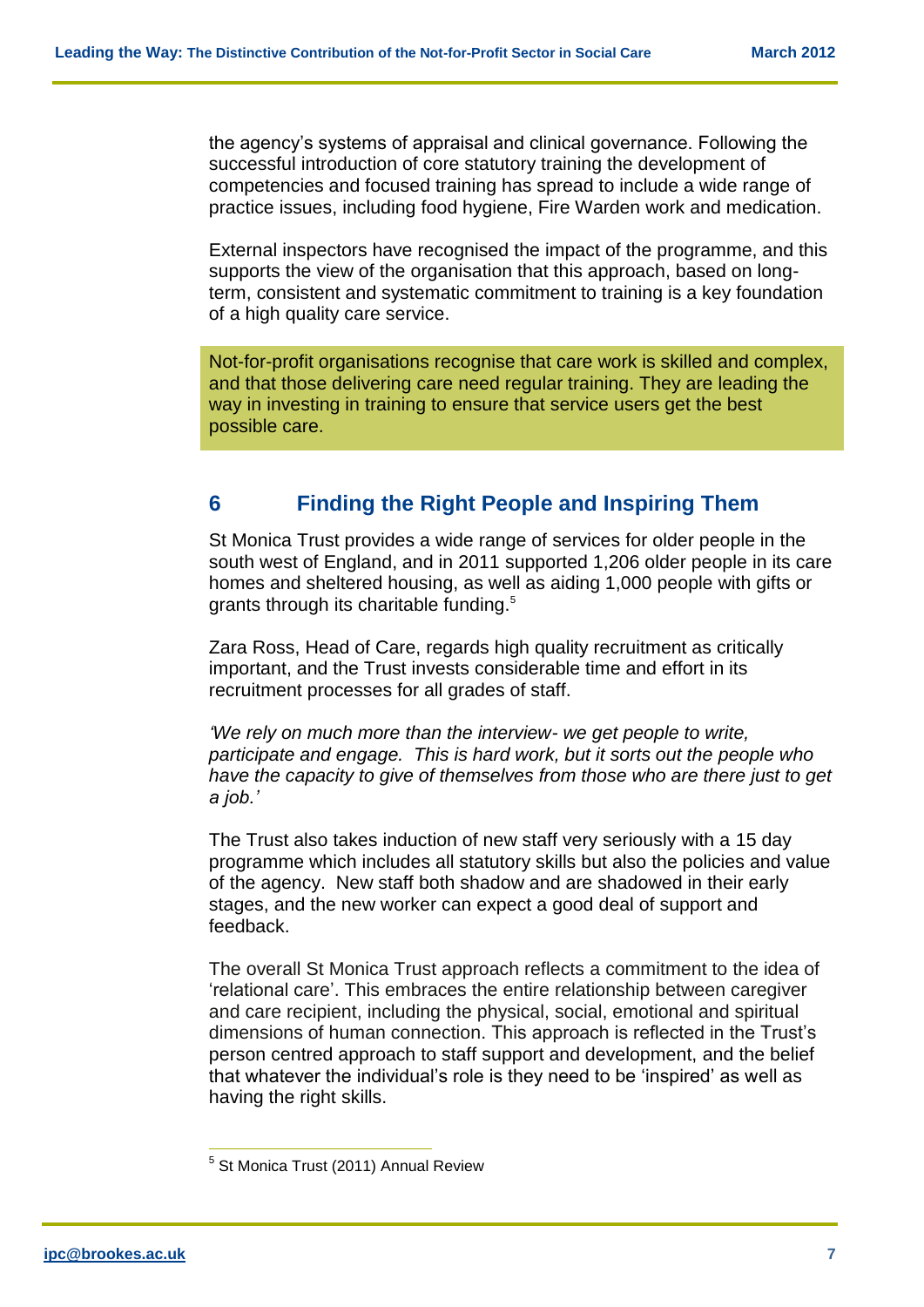Crucial elements of ongoing support include regular good quality supervision, feedback on an ongoing basis, effective appraisals and a mixed approach to training, which makes use of a small central training team but also involves all managers and supervisors in contributing to the training programme.

Though sustaining this approach in difficult economic circumstances is challenging, it is seen as central to the values of the organisation, and represents longer-term good value in continuity, commitment and good levels of staff retention.

Not -for -profit organisations are leading the way in recognising the importance of staff who share their values, in valuing and inspiring them, and in supporting all aspects of their personal development, so that they in turn are able to give the best of themselves when supporting those they care for.

#### **7 Flexible Employment Practice***<sup>6</sup>*

Lilian Faithfull Homes is a registered charity based in Cheltenham, Gloucestershire. It operates three residential care homes, one of which is a nursing and dementia home. It is fully committed to operating age neutral recruitment and retention policies, employing staff based on their ability to do their job regardless of age.

The chief executive, Steve Hughes, told the Employers Network for Equality and Inclusion (ENEI) that he believes a diverse workforce of varying ages brings with it different skills and experience, with older staff in particular bringing their life experience into their jobs. In practice this means, for example:

- A 77 year-old employee, responsible for laundry services and care duties who has had a perfect sickness record over the last 7 years.
- A 57 year-old employee recruited in recent years as manager for one of the Lilian Faithfull homes after a direct care career. Her success in the role is evidenced by her being a finalist for Registered Manager of the Year and a Lifetime Achievement Award in the manager of the year award competition in the Great South West British Care Awards 2011.
- A 67 year-old carer who also recognised she could no longer continue with her current duties but who was not ready to retire fully, and was given the opportunity to not only reduce her hours but to transfer from caring duties to being responsible for sewing and alterations.
- Nearly a third of Lilian Faithfull Homes' 212 staff are aged over  $50<sup>7</sup>$ .

 $\overline{\phantom{a}}$ 

 $6$  Case study summarised from the publication by Employers Network for Equality and Inclusion with DWP (2011) Effective Approaches for an Ageing Workforce.  $7$  As at November 2011.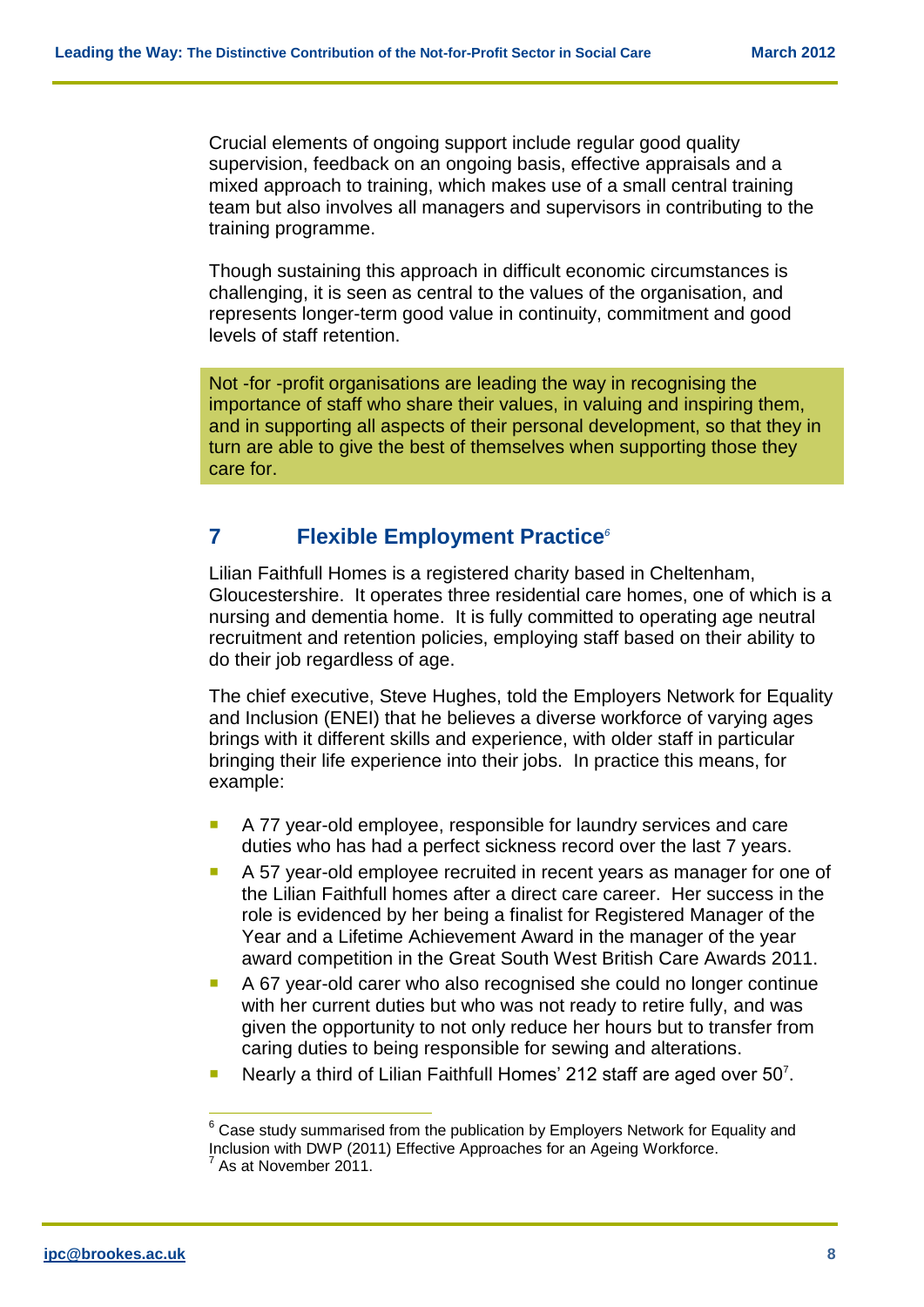The organisation is proud of its flexible practice and is convinced that this has contributed to good quality care for service users.

Flexible employment practice, being led by not-for-profit organisations across the country, helps to secure:

- A stable workforce and reductions in the cost of recruitment (the CIPD has estimated this to be at least £8,500 per vacancy<sup>8</sup>).
- Retention of organisational memory, experience and skills.
- **High quality care from workers with life experience, patience and the** ability to manage and cope with stress.<sup>9</sup>

#### **8 Local Managers Leading Recruitment**

The Fremantle Trust is a registered charity and not-for-profit organisation, originally established 20 years ago as a transfer organisation from Buckinghamshire County Council. It now provides a wide range of services for older people and adults with a learning disability, at 53 locations across Buckinghamshire, Milton Keynes, Bedfordshire, Berkshire, Barnet and Harrow and in individual domestic homes. It employs 1,700 staff and works with almost 2,000 people. Fremantle Trust operates in a very prosperous area of England and has a lot a competition for staff from other sectors. It has worked hard to develop all staff staff, to make remuneration attractive and to strengthen good local management.

Systematic training is seen as the starting point in delivering quality services and The Trust spends 2.5% of its income on training. Training costs are built into all service pricing. Fremantle has a central training team; it is an Investor in People organisation and has regularly had high review assessments for its training provision.

Carole Sawyers, Chief Executive, says that a high proportion of Fremantle Trust managers have been with the agency since its establishment in 1992. This continuity and experience is a major strength, and a significant factor in maintaining this stability has been the work undertaken in recent years to delegate as much formal responsibility as possible to local managers, including recruitment of staff.

While staff are motivated by the overall ethos and values of the agency it is recognised that the crucial motivating factors are the local services they work in, their relationships there, and the extent to which they are valued.

 $\overline{\phantom{a}}$ 

 $8$  This includes £2,500 for recruitment plus £6,000 for turnover (vacancy cover, training and induction). CIPD (2011) Annual Survey Report, Resourcing and Talent Planning and CIPD (2009) Annual Survey Report, Recruitment, Retention and Turnover.<br><sup>9</sup> For further information on the value of older workers see Health and Safety Executive

<sup>(2011)</sup> An update of the literature on age and employment.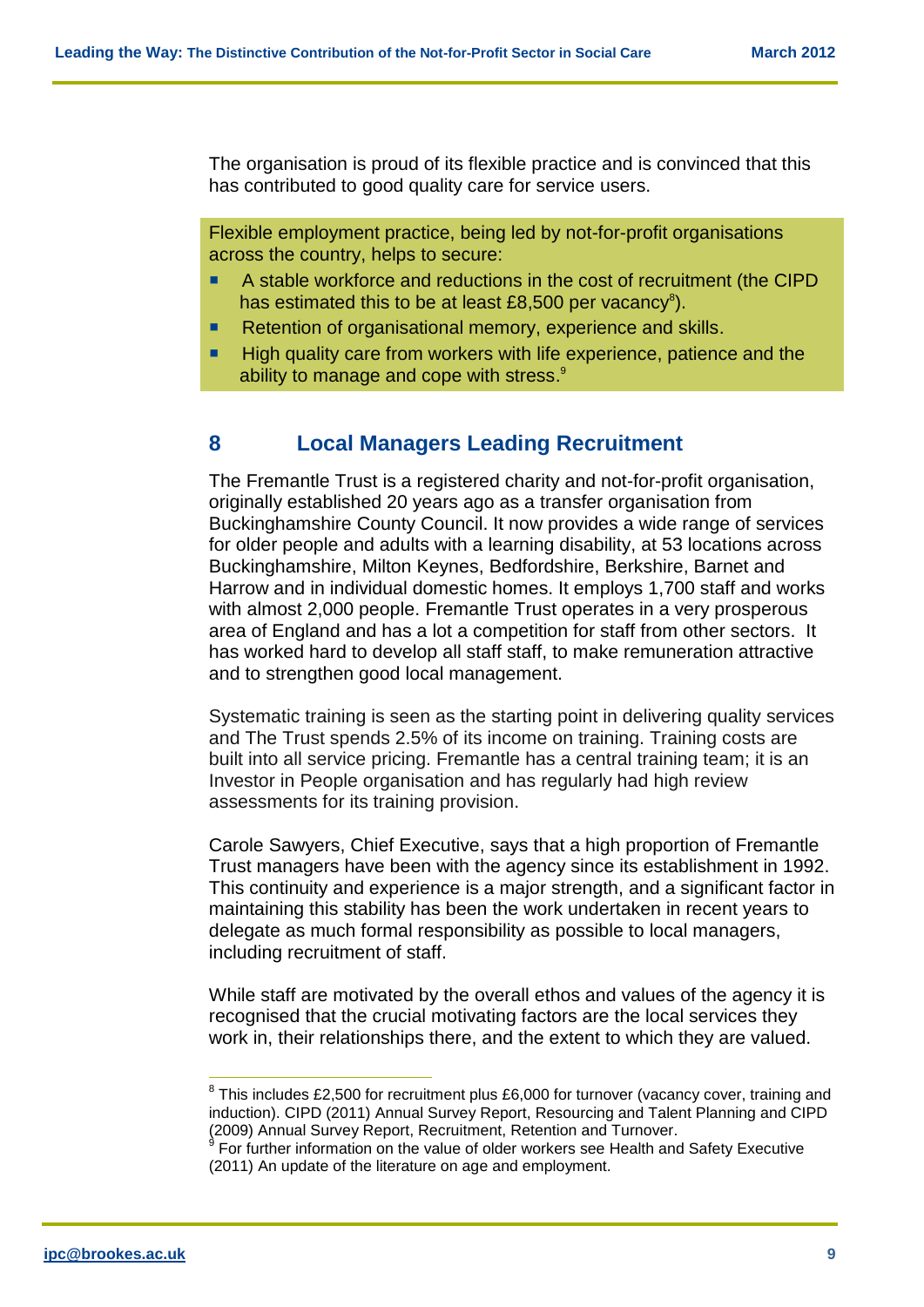The local manager is seen as the key to all those elements. The Trust has been flexible and creative enough to revise previous centralised recruitment and retention arrangements, and given full leadership responsibility to local care home managers to make decisions about staff recruitment and retention.

The Trust believes that this practice of encouraging local leadership has helped managers to maintain good staff retention, and to create high quality, successful care environments where residents are happy to live and staff are proud to work.

The not-for-profit sector is leading the way in supporting local care leaders to build services which meet the needs of the local community and drive up standards of care.

#### **9 Terms and Conditions of Service**

As commissioners and providers are all aware, pressure on prices in a competitive market at a time of major financial pressure is having an impact on the capacity to pay staff, the costs of which often constitute between 60- 70% of overall budgets. The not-for-profit sector historically has not been able to offer the types of pay and conditions often seen in the public sector, but across the sector it is recognised that good terms and conditions for staff will have a benefit in the quality of care for service users. For example:

- In its 'Quality First' Framework, the National Care Forum includes a commitment to competitive wages and benefits.*<sup>10</sup>*
- Many not-for-profit organisations such as the Joseph Rowntree Housing Trust (JRHT) are committed to improving the remuneration of staff. JRHT is a charity and Registered Social Landlord which provides housing, care, retirement homes and supported housing. John Kennedy, Director of JRHT confirms that the Trust has a commitment to progressively raise employees above the national minimum income standard<sup>11</sup>
- **The Salvation Army Older People's Service sets its wage levels at as** high a level as it can manage and to ensure this subscribes to the Income Data Services Report every year. It also provides other benefits including 25 days holiday plus Bank Holidays, sick benefit and access to the Salvation Army Pension scheme.
- **In addition to pay, many not-for-profit organisations support staff** through other mechanisms such as enhanced national insurance contributions, increasing leave entitlements, payment for qualification and accommodation support.

 $\overline{a}$ 

<sup>&</sup>lt;sup>10</sup> National Care Forum (2010) Introducing Quality First

<sup>11</sup> Joseph Rowntree Foundation (2011) Minimum Income Standards for the UK 2011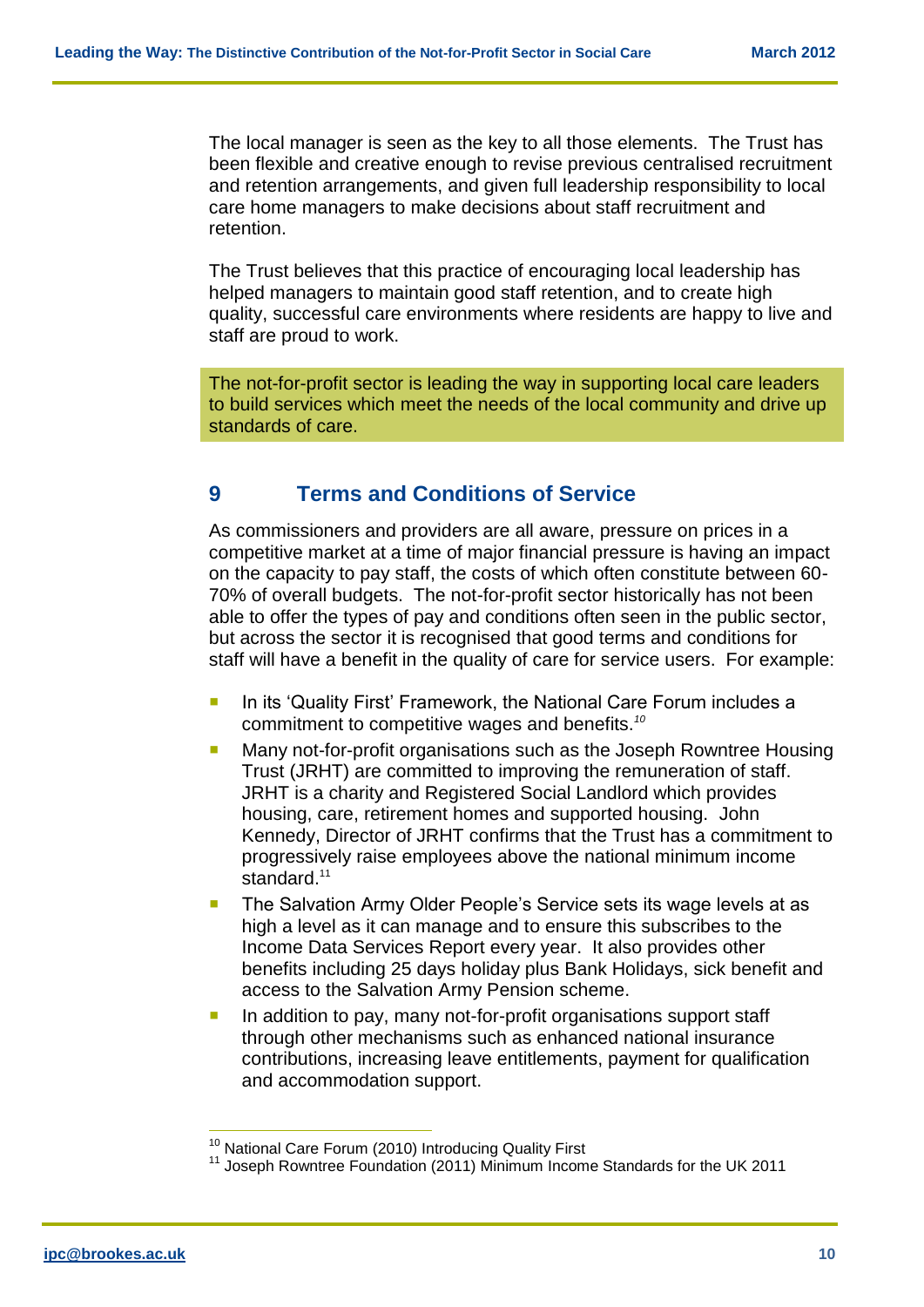Not-for-profit organisations are leading the way in securing realistic and sustainable remuneration for staff to help attract and keep those who can provide highest quality care.

#### **10 Working Together to Raise Standards**

The National Care Forum was formed in 2003, and built on 10 previous years of experience as the Care Forum. It comprises over seventy not- for profit member organisations, employing 80,000 staff and caring for 100,000 people.<sup>12</sup> The membership includes both large and small organisations. The National Care Forum is an example of the constructive and collaborative approach taken by the sector to continually raise standards and improve practice. In addition to its role across the social care sector, it plays an important part in key employment issues including:

- Involvement in the South West Workforce Strategy Group, contributing to VCS provider capacity building, including the development of workforce planning tools.
- A leading role in the development of the National Skills Academy for Social Care, launched in 2009. Over 100 founder members joined the scheme, many of whom also belonged to NCF. The Academy provides training courses and events, advice on training provision, major networking opportunities, and access to research, information and best practice. Priorities include the development of leadership capacity, and NCF has made a notable contribution to this aspect of the Academy's work.
- **Strategic input to the work of Skills for Care, the national body for skills** development in the care field, and makes a particular contribution to work on vocational qualification requirements.
- **In partnership with the Social Care Association NCF produced a** statement of best practice on staff well- being in social care. This document<sup>13</sup> also includes a comprehensive quide for managers with an audit tool.
- NCF contributes to the work of the Centre for Workforce Intelligence and its Executive Director, Des Kelly, is the Centre's Adviser on social care.

In representing the not-for-profit sector in social care The National Care Forum encourages a collaborative approach to service improvement and ensures that a shared set of values amongst its membership are consistently applied to national policy development arena. Good practice, and specifically good employment practice, is shared across the sector.

 $\frac{1}{2}$ 

<sup>&</sup>lt;sup>12</sup> National Care Forum (2011) Annual Review

<sup>&</sup>lt;sup>13</sup> National Care Forum and Social Care Association (2008) Statement of Best Practicestaff well being in social care services, and management guide and audit tool.